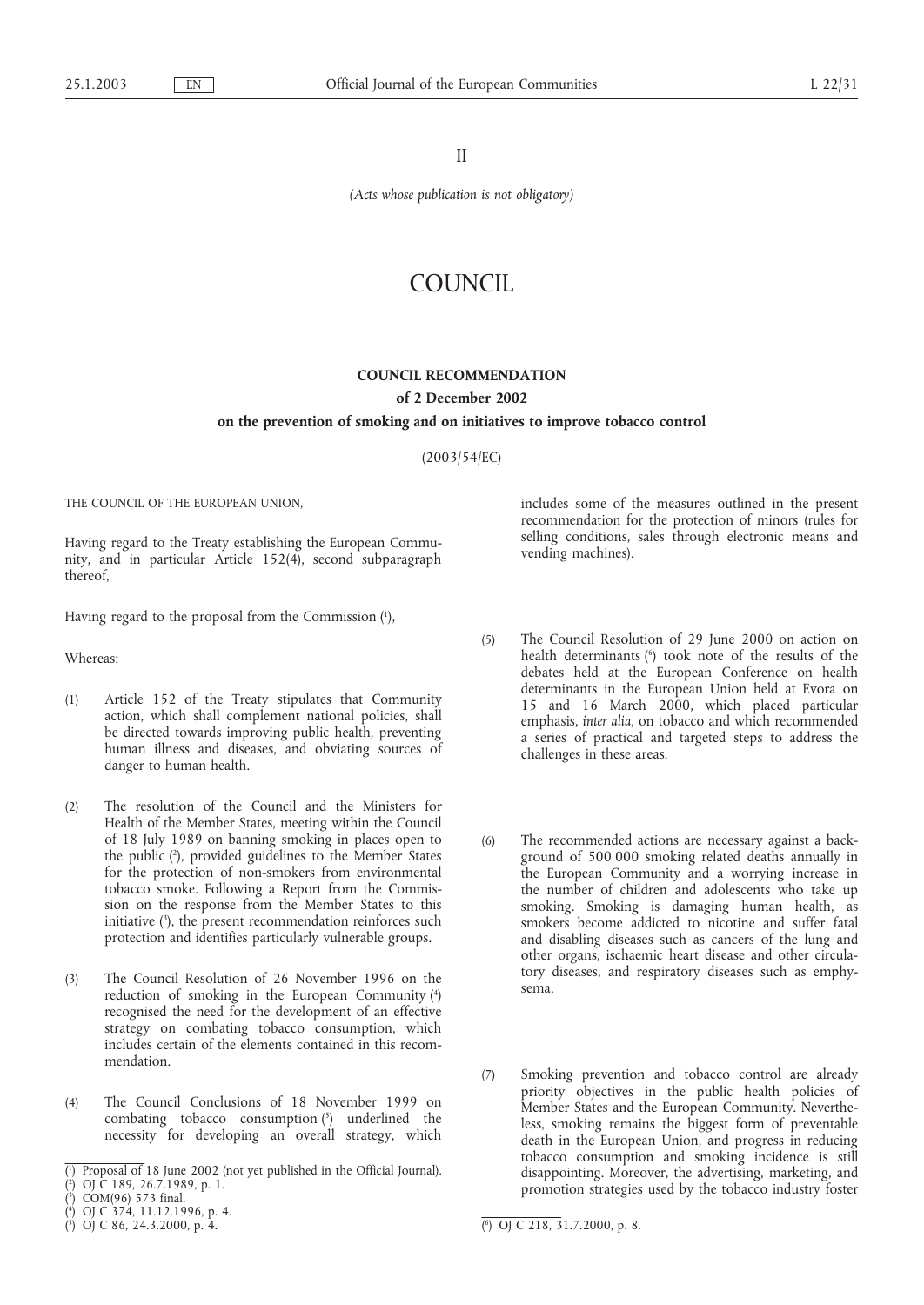tobacco consumption, thereby increasing the already high mortality and morbidity caused by the use of tobacco products. Some of these strategies appear to be targeting young people in their educational years, in order to replace the large number of smokers who die annually. It is in fact established that 60 % of smokers start the habit before 13 years of age, and 90 % before 18.

- (8) Through the Europe Against Cancer programme (1 ), the European Community has set as one of its objectives a contribution to the improvement of the health of its citizens by reducing the number of cases of cancer and other diseases related to smoking.
- (9) Directive 2001/37/EC of the European Parliament and of the Council of 5 June 2001 on the manufacture, presentation and sale of tobacco products (2 ) and the proposal for a Directive on advertising and sponsorship of tobacco products (3 ) deal with tobacco control in the context of the completion and consolidation of the internal market and the abolition of obstacles to its smooth operation, while taking as a basis a high level of public health protection.
- (10) Certain measures that should be part of a comprehensive tobacco control policy, such as a prohibition of billboard and poster advertising, or of advertising in cinemas, cannot presently be subject to harmonisation under the Community internal market rules in a separate tobacco measure.
- (11) All the above facts highlight the need for a comprehensive approach towards tobacco control, with a view to reducing the incidence of smoking-induced diseases in the Community.
- (12) In the context of a comprehensive tobacco control policy, it is essential to adopt measures aimed particularly at reducing demand for tobacco products by children and adolescents. Such measures may include actions aimed at reducing the supply of tobacco to children and adolescents, and at prohibiting certain kinds of advertising, marketing and promotion strategies for tobacco products, taking into account that such strategies impact indiscriminately on young people and other age groups.
- (13) Certain forms of sales and distribution of tobacco products facilitate the access by children and adolescents to these products, and should therefore be regulated by Member States.
- $(14)$  Given that vending machines are visible to consumers and non-consumers alike, they should not carry advertising other than what is strictly necessary for indicating the products sold.
- (15) Two other important measures at European Community level address the advertising and the sponsorship of tobacco products. The 1989 Television Without Frontiers Directive (4 ) bans all forms of television advertising for tobacco products and provides that television programmes may not be sponsored by natural or legal persons whose principal activity is the manufacture or sale of tobacco products. The current proposal for a Directive on advertising and sponsorship of tobacco products foresees a ban of tobacco advertising in the press and in other printed publications, in the radio and through information society services. This proposal also foresees a ban on sponsorship by tobacco companies of radio programmes, and of events involving or taking place in several Member States or otherwise having cross-border effects.
- (16) This recommendation addresses other types of advertising, marketing and promotion practices used by the industry to promote tobacco consumption, which can indiscriminately reach children and adolescents. Such practices include the use of tobacco brand names on non-tobacco products or services (brand-stretching) and/ or clothes (merchandising), the use of promotional items (such as ordinary objects like ashtrays, lighters, parasols and other similar objects) and of tobacco samples, the use and communication of sales promotion (such as a discount, a free gift, a premium or an opportunity to participate in a promotional contest or game), the use of billboards, posters and other indoor or outdoor advertising techniques (such as advertising on tobacco vending machines), the use of tobacco advertising in cinemas, as well as any other forms of advertising, sponsorship or practices directly or indirectly addressed to promote tobacco products. In fact, Member States authorities should adopt appropriate legislative and/or administrative measures specifically to prohibit, in accordance with national constitutions or constitutional principles, such activities, which constitute means of promoting tobacco products while circumventing bans on direct tobacco advertising already in force for certain media.
- (17) The World Health Organisation and the World Bank recommend that countries prohibit all forms of tobacco advertising and promotion. In cases where only certain forms of direct tobacco advertising are prohibited, the tobacco industry frequently shifts its advertising expenditure to other marketing, sponsorship and promotion strategies, using creative and indirect ways to promote tobacco products, especially with young people. In this way, the effect of partial advertising bans on tobacco consumption may be limited. Moreover, the World Bank has concluded that advertising increases cigarette consumption and that legislation banning advertising would reduce consumption provided that it is comprehensive, covering all media and uses of brand names and

<sup>(</sup> 1 ) OJ L 95, 16.4.1996, p. 9.

<sup>(</sup> 2 ) OJ L 194, 18.7.2001, p. 26.

 $\binom{3}{2}$  OJ C 270, 25.9.2001, p. 97.

<sup>4</sup> ) OJ L 298, 17.10.1989, p. 23.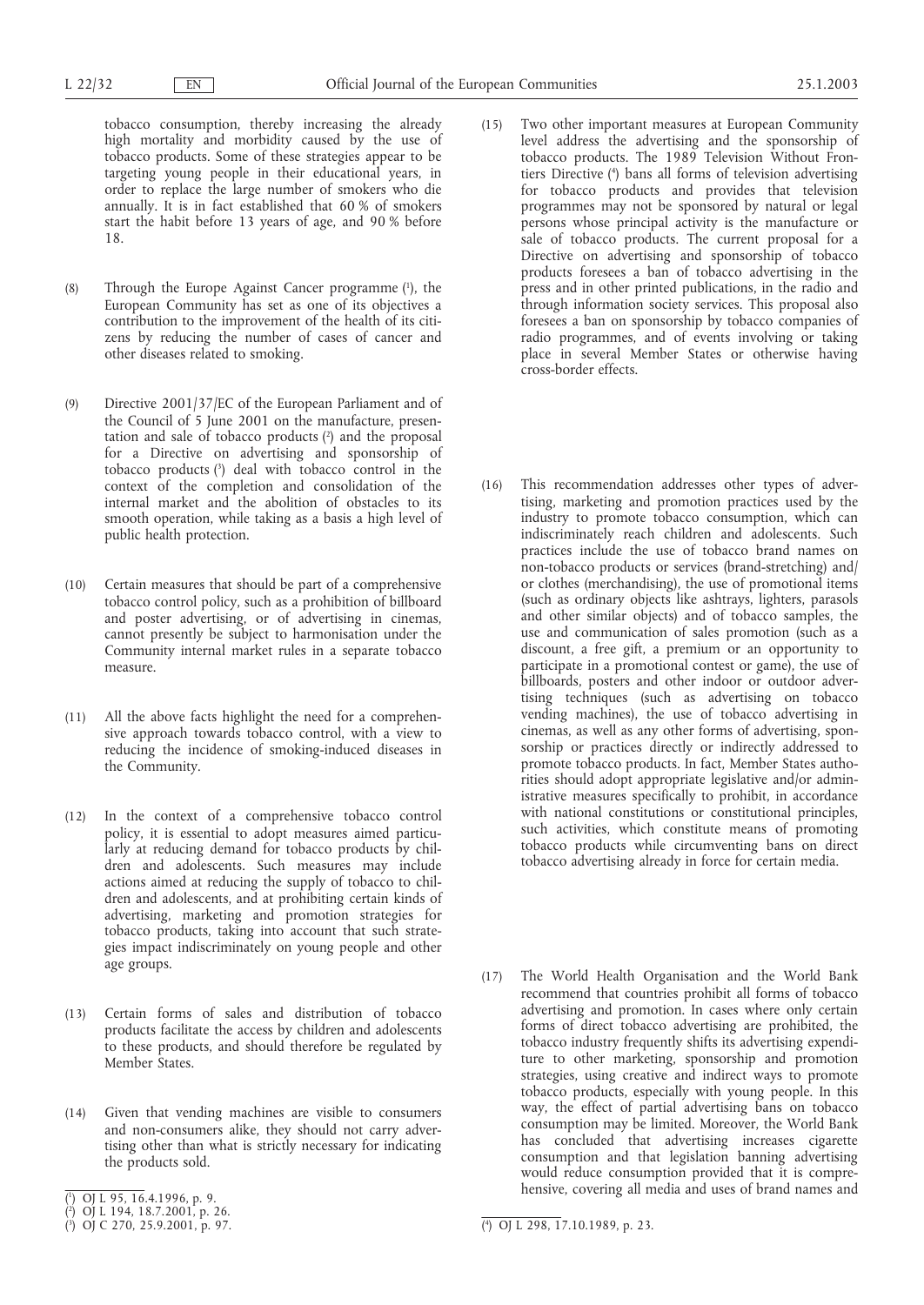logos. Such a reduction in cigarette consumption would have immediate short-term and long-term benefits for public health. Information on the global expenditure of the tobacco industry on the promotion of tobacco products is therefore an important prerequisite for monitoring the effectiveness of tobacco control policies from a public health perspective. Such information makes it possible to determine whether restrictions imposed are being circumvented, particularly by the diversion of budgets towards new or unrestricted forms of promotion. Regular declaration of such expenditure should be required of the tobacco industry.

- (18) Given the health risks associated with passive smoking, Member States should aim to protect smokers and nonsmokers from environmental tobacco smoke.
- (19) Member States should continue developing strategies and measures to reduce the prevalence of smoking, such as strengthening health education programmes to improve understanding of the risks of smoking as well as other prevention programmes to discourage smoking.
- (20) The World Health Organisation's Framework Convention on Tobacco Control, which is currently being negotiated, addresses many of the issues dealt with in the present recommendation. It is therefore important to ensure that the measures contained in this recommendation are consistent with the draft elements of the FCTC presently under discussion,

#### HEREBY RECOMMENDS THAT MEMBER STATES:

- 1. adopt appropriate legislative and/or administrative measures in accordance with national practices and conditions to prevent tobacco sales to children and adolescents, including, *inter alia*:
	- (a) requiring vendors of tobacco products to establish that tobacco purchasers have reached the age for purchase of such products required in national law, where such an age limit exists,
	- (b) removing tobacco products from self-service displays in retail outlets,
	- (c) restricting the access to tobacco vending machines to locations accessible to persons over the age set for purchase of tobacco products in national law, where such an age limit exists, or otherwise regulating the access to the products sold through such machines in an equally effective way,
- (d) restricting tobacco distance sales for general retail, such as sales via the Internet, to adults by using adequate technical means,
- (e) prohibiting the sale of sweets and toys intended for children and manufactured with the clear intention that the product and/or packaging would resemble in appearance a type of tobacco product,
- (f) prohibiting the sale of cigarettes individually or in packets of fewer than 19 cigarettes;
- 2. adopt appropriate legislative and/or administrative measures to prohibit, in accordance with national constitutions or constitutional principles, the following forms of advertising and promotion:
	- (a) the use of tobacco brand names on non-tobacco products or services,
	- (b) the use of promotional items (ashtrays, lighters, parasols, etc.) and tobacco samples,
	- (c) the use and communication of sales promotion, such as a discount, a free gift, a premium or an opportunity to participate in a promotional contest or game,
	- (d) the use of billboards, posters and other indoor or outdoor advertising techniques (such as advertising on tobacco vending machines),
	- (e) the use of advertising in cinemas, and
	- (f) any other forms of advertising, sponsorship or practices directly or indirectly addressed to promote tobacco products;
- 3. adopt appropriate measures, by introducing legislation or by other methods in accordance with national practices and conditions, in order to require manufacturers, importers and large-scale traders in tobacco products and in products and services bearing the same trademark as tobacco products to provide Member States with information concerning the expenditure they incur on advertising, marketing, sponsorship and promotion campaigns not prohibited under national or Community legislation;
- 4. implement legislation and/or other effective measures in accordance with national practices and conditions at the appropriate governmental or non-governmental level that provide protection from exposure to environmental tobacco smoke in indoor workplaces, enclosed public places, and public transport. Priority consideration should be given to, *inter alia*, educational establishments, health care facilities and places providing services to children;